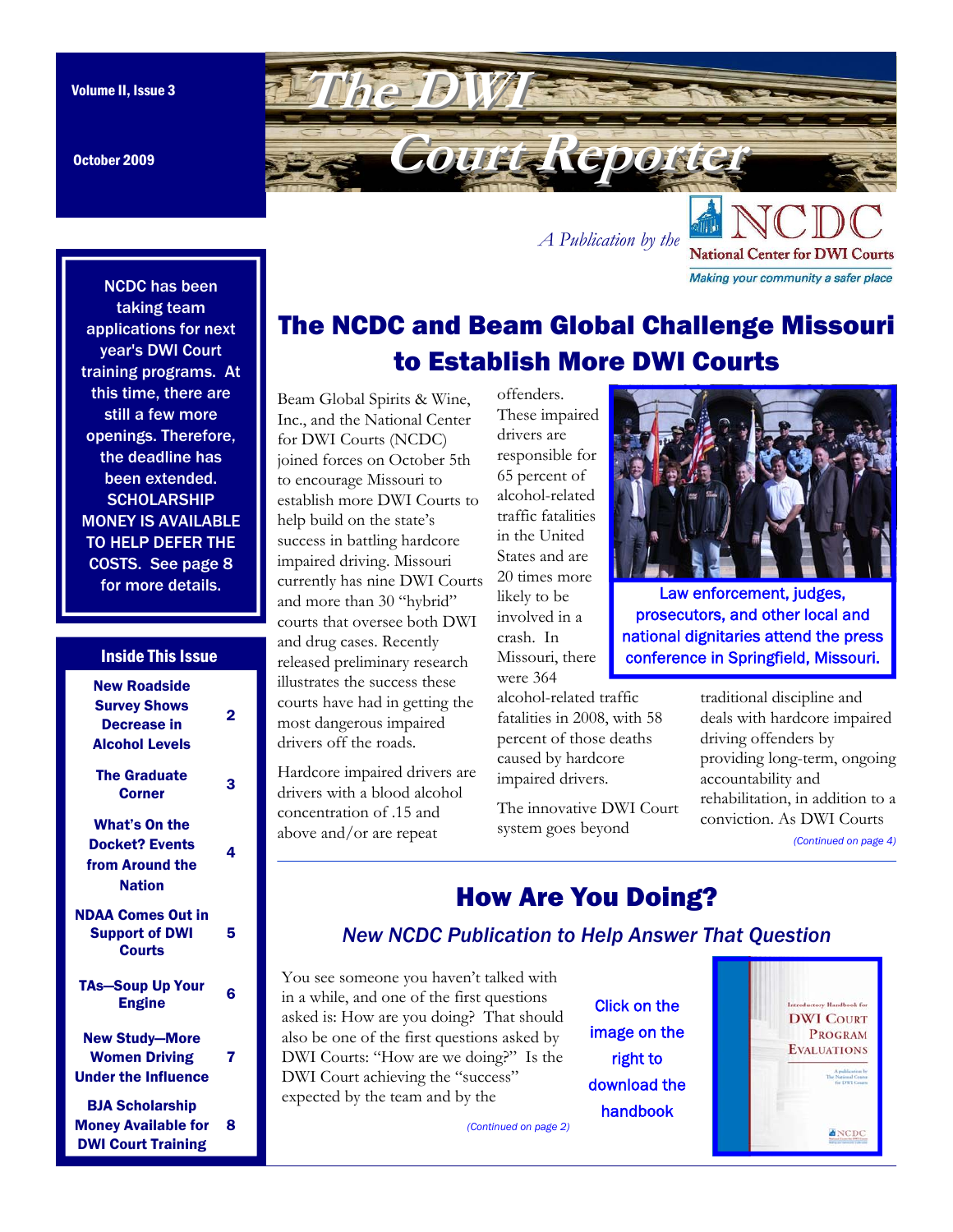# <span id="page-1-0"></span>New Roadside Survey Shows Decline in Alcohol Levels,

# Driver Drug Use is Detected

A new roadside survey by the National Highway Traffic Safety Administration (NHTSA) confirms a continuing decline in the percentage of legally intoxicated drivers.

In 1973, 7.5 percent of drivers had a

blood alcohol concentration (BAC) of .08 or higher. In the latest survey, that figure had fallen to 2.2 percent. A BAC of .08 or higher is now above the legal limit in all 50 states and the District

of Columbia.

Previous roadside surveys conducted by NHTSA have measured only alcohol. But the 2007 survey used new screening techniques that detected other substances as well and in the future may

help show the extent of drug impairment among drivers.

The survey found 16.3 percent of nighttime weekend

drivers were drug positive. The survey focused on weekend nighttime drivers and found that the drugs used most commonly by drivers were: marijuana (8.6 percent); cocaine (3.9 percent); and over-the-counter and prescription drugs (3.9 percent).

Transportation Secretary Ray LaHood said he is concerned about the prevalence of drivers who use drugs, and we should continue to fight against all impaired drivers.

"I'm pleased to see that our battle against drunk driving is succeeding,"

*[\(Continued on page 7\)](#page-6-0)* 

# How Are You Doing?

early evening hours.

Drivers were more likely to be illegally drunk during late nighttime hours (1 a.m. to 3 a.m.) than during daytime or

community? How does someone know if the court is successful? The easy answer is to do an evaluation of the program. But to say it and to do it are two different things.

Over the past few years, several evaluations done of DWI Courts have had serious methodological shortcomings. (For a discussion on this issue, read the Drug Court Review, Volume VI, Issue 2 – A Systematic Review of DWI Court Program Evaluations. It can be downloaded for your review by clicking **here**.) After all, criminal justice profe[ssionals ar](http://www.ndci.org/sites/default/files/ncdc/DCR%2C%20Vol.%206%2C%20No.%202.pdf)e not generally familiar with scientific evaluations.

To help DWI Courts understand what is needed to do a proper evaluation, Dr. Doug Marlowe, with the support of the National Highway Traffic Safety Administration, wrote the DWI Court Evaluation Handbook. Written in plain language for the DWI Court team

*[\(Continued from page 1\)](#page-0-0)* members, it provides relatively simple and moderate-cost steps that DWI Courts can take to collect the information they need to document their services and measure their outcomes.

Chapter titles include:

- When to Measure;
- Whom to Measure;
- What to Measure;
- Where to Measure; and
- How to Measure.

This handbook is now available on the DWI Court website at **www.dwicourts.org**. Go to *Resources* and then to *Publications*.

This is an important tool in finding out how the DWI Court is doing, and taking the next step to demonstrate that DWI Courts are making our communities a safer place to live.

#### **GUIDING PRINCIPLE #9: Evaluate the Program**

Guiding Principle #9 of the 10 Guiding Principles for DWI Courts discusses the importance of evaluating a DWI Court program.

*"To convince stakeholders about the power and efficacy of DWI court, program planners must design a DWI court evaluation model capable of documenting behavioral change and linking that change to the program's existence. A credible evaluation is the only mechanism for mapping the road to program success or failure. To prove whether a program is efficient and effective requires the assistance of a competent evaluator, an understanding of and control over all relevant variables that can systematically contribute to behavioral change, and a commitment from the DWI court team to rigorously abide by the rules of the evaluation design."* 

Click **[here](http://www.dwicourts.org/learn/about-dwi-courts/-guiding-principles)** to get a complete discussion of the 10 Guiding Principles.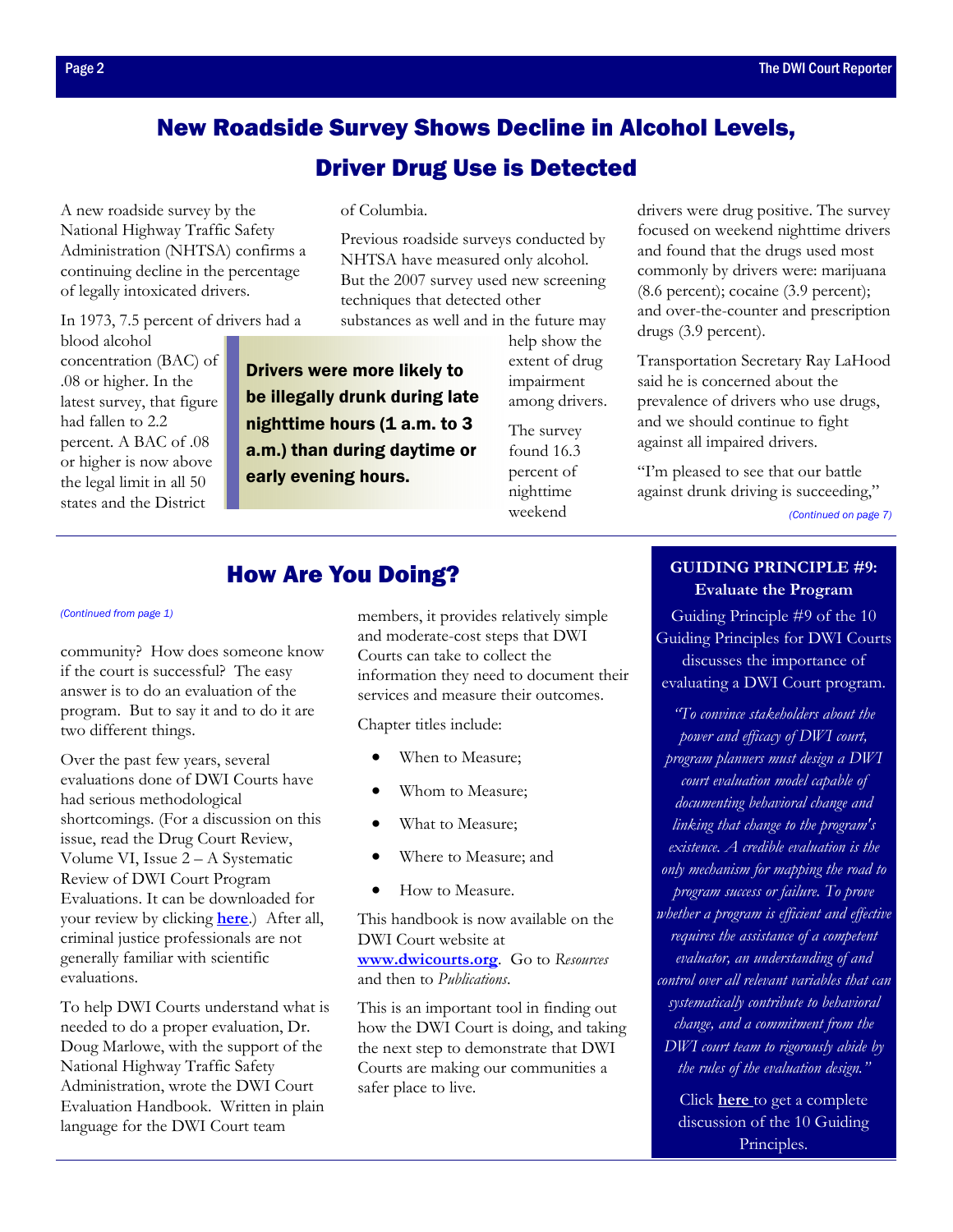<span id="page-2-0"></span>**Editor's Note:** *This article is by a graduate—from a DWI Court graduation I attended. It was an honor to be present and to listen to where the graduates had come from and where they were at now. If you have the opportunity, I highly recommend that you go to a graduation and see what is possible. What you will read is what was spoken to the people in attendance. DJW* 

On November xx, 20xx, I looked in my review mirror, heard the siren, saw the lights, and knew that everything was going to change. Once again, a bad decision fueled by alcohol was surely going to cost me everything I thought was important…my relationship, my freedom, my income.

I knew that this DWI charge (my third) would have some serious consequences associated with it. While sitting in jail and suffering the incomprehensible demoralization resulting from my actions, I knew that I was done.

After contacting my attorney and explaining what happened (AGAIN!), he explained that with my BAC and the fact that it was my third offense, I could be looking at some serious jail time. The only other option was DWI Court, a rigorous program designed for recovery as opposed to incarceration. I was in, if they would let me.

Upon enrolling in the program and learning all the requirements I would incur without a driver's license, it seemed overwhelming and close to impossible. I wasn't sure how I was going to go about accomplishing all the meetings, groups, and tests, let

# The Graduate Corner

alone keep a job. However, I did learn through trial and tribulation to get around by public transportation and also by asking for help, both of which I wasn't accustomed to doing. I have learned that it is possible to get to a lot of places in this county by bus or train, and in fact it can be quite relaxing. It did make me realize what a privilege it is to have a driver's license. I believe it is something we all took for granted.

After progressing through each of the phases of this program, every day seemed to get a little easier as most of the difficulty was caused by my own making. I found that through the fellowship of AA and a good group of people going through the same process, that taking life and the program a day at a time was a simple way to approach the situation at hand.

My old way of thinking seemed to be changing. I used

to get caught up in the past because of guilt and shame, and the future because I wasn't there yet. I also practiced the art of self-deception

combined with fear. I have learned that all of that doesn't matter and that moving forward is the only way to go.

I have benefited from a lot of things in this program and I am very grateful for it. I have learned a way of living my life differently and doing it sober. I have not had a drink of alcohol since the day I got out of jail. I think that this situation was put in front of me for a reason and because of it, I've learned a great deal about myself.

The program did not come without its share of bumps in the road, but I've learned that that is all they are, bumps. They come to pass.

I also know that I could not have done this program alone. I would like to thank my Wednesday group with \_\_\_\_\_\_. We shared a lot of opinions and laughs and I'm glad to have gotten to know you all. I wish you nothing but success and happiness.  $\frac{1}{\sqrt{2}}$ , thank you for being the

ringmaster.

I would also like to thank the Health, Care, and Probation teams as well. \_\_\_\_\_\_ and \_\_\_\_\_\_, I appreciate your time and your advice.

Your Honor, thank you for creating this program and giving us an opportunity to participate in a process that offers an alternative to incarceration. It is tough sometimes as I'm sure it is meant to be. I believe

> that helps point out that challenges are meant to be overcome not surrendered to.

I would also like to thank my friend, \_\_\_\_\_\_, for taking the time to give back to this program and help me get to and from

work and lots of other appointments. Your sign at the \_\_\_\_\_\_\_ Club has helped a lot of people out in this program. Your advice and insight in the car was greatly appreciated.

Mostly, I would like to thank my

\_\_\_\_\_\_\_, for your love, patience, and tolerance with me throughout this last year. I know that it was not easy, but I look forward to many great days ahead.

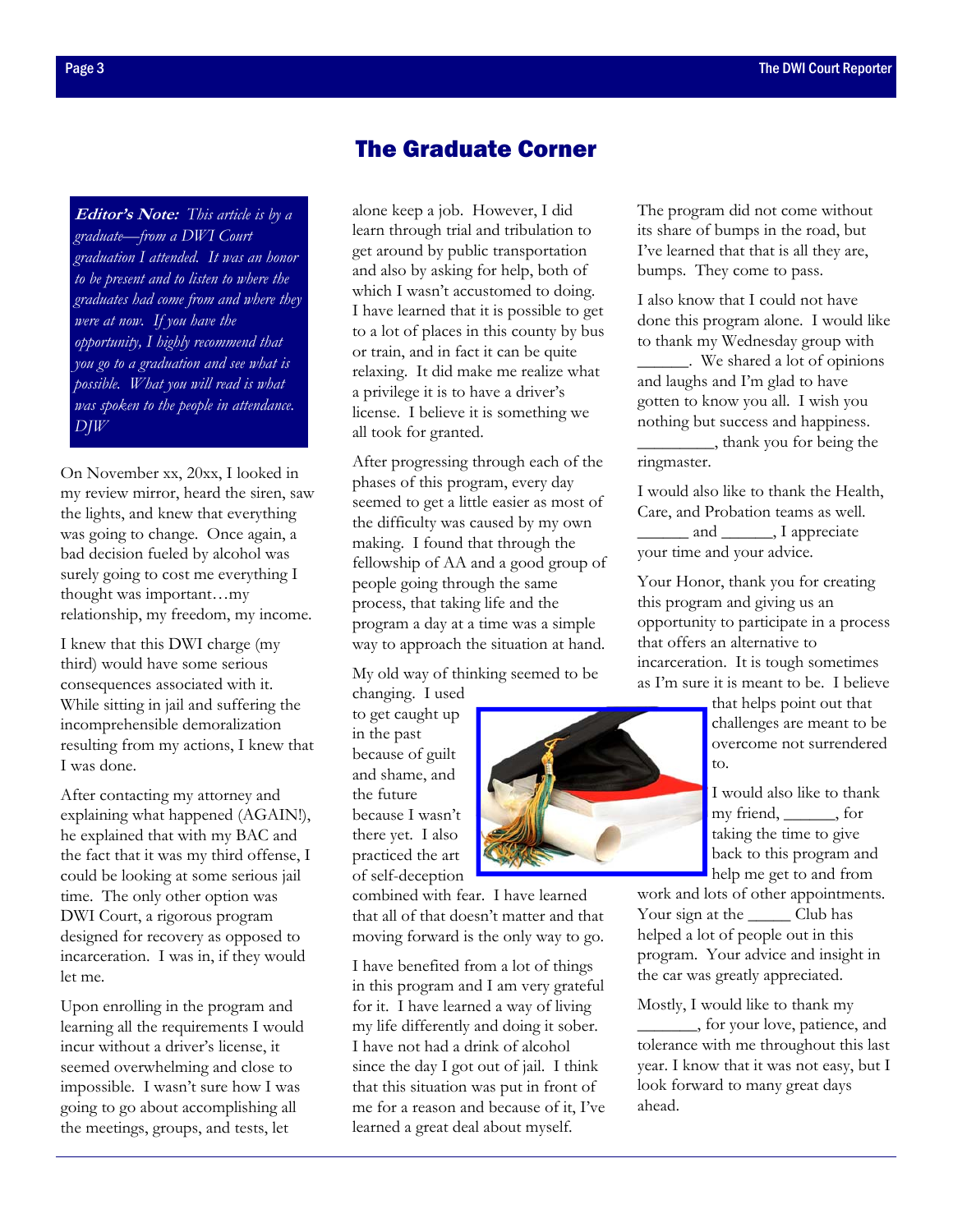# <span id="page-3-0"></span>NCDC, Beam Global, and Others Challenge Missouri to Expand DWI Courts



crowd calling for more DWI Courts in Missouri.

#### *[\(Continued from page 1\)](#page-0-0)*

are launched throughout the country, NCDC provides training and research to the personnel needed to operate them.

Chief Justice William R. Price, Jr., DWI Court judges, prosecutors and law enforcement officials assembled at the Greene County Historic Courthouse to highlight the success of DWI Courts, and call for the establishment of more DWI Courts in Missouri. Research was also shown at today's press conference which illustrates the effectiveness DWI Courts have in treating hardcore impaired drivers.

"Beam Global Spirits & Wine is committed to eliminating impaired driving," said Matt Stanton, vice president of corporate affairs, Beam Global Spirits & Wine, Inc. "We support programs that reduce impaired driving and are committed to working with any state willing to help save lives by establishing DWI Courts. Research of DWI Courts shows that those who go through DWI Courts are 65 percent less likely than offenders who received

traditional punishment to be re-arrested for a DWI charge. This is a powerful statistic and we encourage all states to join Missouri in the fight to eliminate hardcore impaired driving."

"The research demonstrates that DWI Courts are the most effective and costefficient way to fight alcohol abuse, reduce crime, and make significant improvements in the outcomes of substance abuse treatment," stated The Honorable William R. Price, Jr., Chief Justice of the Missouri Supreme Court. "Missouri currently has nine DWI Courts and we hope to increase that number."

"DWI Courts are saving lives," stated the David Wallace, director, National Center for DWI Courts. "Missouri DWI Courts have proven that blending longterm treatment with the accountability, immediacy and certainty of court response is more effective than punishment alone. These courts truly promise better long-term outcomes for the hardcore DWI offender and their success has changed the mindset of criminal justice professionals. Missouri is a powerful example of how effective these courts can be."



Robby Gordon, NASCAR driver and team owner, attends the press conference and calls for more DWI Courts to be established.

# What's On The Docket?

# *DWI Court Events From Around The Nation*

**KANSAS:** On October 1, 2009, the NCDC Director and Judge Peggy Davis, DWI Academy Court Judge for Springfield, Missouri, addressed the Kansas DUI Commission about DWI Courts. The DUI Commission was established by statute and charged to review past and current driving under the influence statutes in Kansas as well as other states and develop a comprehensive legislative proposal on DWI offenders to ensure that DWI offenders are held accountable, as well as assure public safety by changing the behavior of the DWI offenders.

**MICHIGAN**: House Bill No. 5273 was introduced on August 19, 2009. If passed, the bill creates the DWI Court Interlock Pilot Project that will allow hardcore DWI offenders in a DWI Court program to obtain a restricted license to drive to and from treatment, employment, and school, as long as an ignition interlock device is also placed on the vehicle to be driven, and as long as they are in the program. This will be a useful "carrot" to encourage repeat DWI offenders to enter the DWI Court program.

PENNSYLVANIA: House Bill No. 1919 was introduced on August 10, 2009. If passed, the bill allows local courts to establish a DWI Court as a "special criminal docket whereby defendants are admitted to a court-supervised individualized alcohol treatment program." The Pennsylvania Supreme Court may also appoint a statewide DWI Court Coordinator to encourage and assist in the establishment of DWI Courts, identify sources of funding for DWI Courts, and provide coordination and technical assistance for grant applications.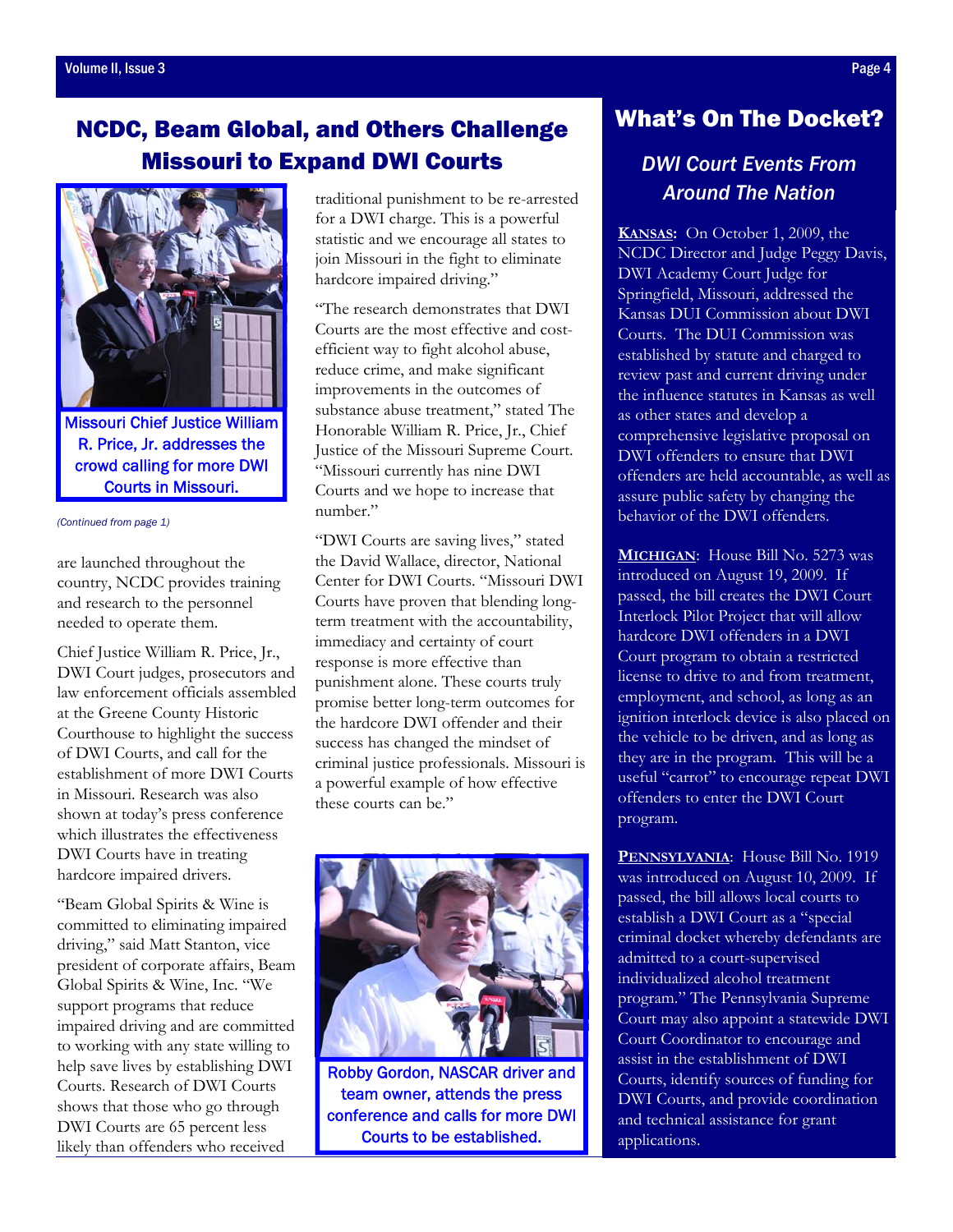## NDDA Comes Out in Support of DWI Courts

<span id="page-4-0"></span>The oldest and largest national organization representing criminal prosecutors in the world is the latest

national organization to officially endorse DWI Courts. In August, the National District Attorney's Association (NDAA) released an official endorsement of DWI Courts calling them an essential part of the organization's drug and traffi[c](http://www.ndaa.org/)  safety policies.

"The National District Attorney's Association is proud to endorse DWI Courts," said NDAA President Christopher Chiles. "Over the last twenty years, Drug Courts have proven to be one of our most successful justice interventions for addicted offenders. DWI Courts utilize the Drug Court model to ensure accountability and compliance monitoring, while providing hardcore, impaired drivers with the treatment they need to change their behavior. NDAA supports the establishment and funding of DWI Court programs because we recognize the need for a court system that promotes public safety and we encourage all prosecutors to explore them throughout the Unites States."

NDAA's endorsement comes as DWI Courts continue to spread across the country. There are currently 526 DWI Courts designed specifically to address the root cause of hardcore, impaired driving: alcohol addiction.

The rapid expansion of these courts changing the mindset of criminal justice professionals and affecting

> how DWI offenders are handled.

and their proven effectiveness is "As a former prosecutor I know firsthand the commitment to public safety and justice that our nation's prosecutors share," said David Wallace, Director of the

> National Center for DWI Courts. "NDAA's endorsement of DWI Courts sends a strong message to the public and professionals within the justice system that DWI Courts provide the accountability and treatment hardcore impaired drivers need to forever change their behavior."

> Traditional sentencing has proven unable to adequately deal with repeat DWI offenders and the support of prosecutors is critical to the

"NDAA supports the establishment and funding of DWI Court programs because we recognize the need for a court system that promotes public safety and we encourage all prosecutors to explore them throughout the Unites States"

Chris Chiles, President, NDAA

advancement of DWI Courts as an alternative to the application of conviction, punishment and probation.

According to a 2007 study by the Michigan Supreme Court, DWI court participants are nineteen times less likely to be re-arrested for a DWI charge than those who have been through traditional sentencing. The study also found that DWI Courts saved the criminal justice system time and money by getting the impaired driver into the program quicker and using sanctions, such as jail, more strategically.

"In many locales, the number of DWI fatalities exceeds the number of homicides," said Peter Carlisle, the District Attorney of Honolulu, Hawaii. "The National Center for DWI Courts and the National District Attorney's Association working together through DWI Courts to solve this problem will save lives and make our communities safer."

The National District Attorney's Association's endorsement of DWI Courts can be found online, along with other official endorsements, at **www.dwicourts.org.**

#### Get the Home COURT Advantage!!

SSOCIAT

Questions about DWI Courts? What does the research say? Find pictures and videos of DWI Court events. Get the latest NCDC publications or download TA forms.

Go to www.dwicourts.org for that and more!!

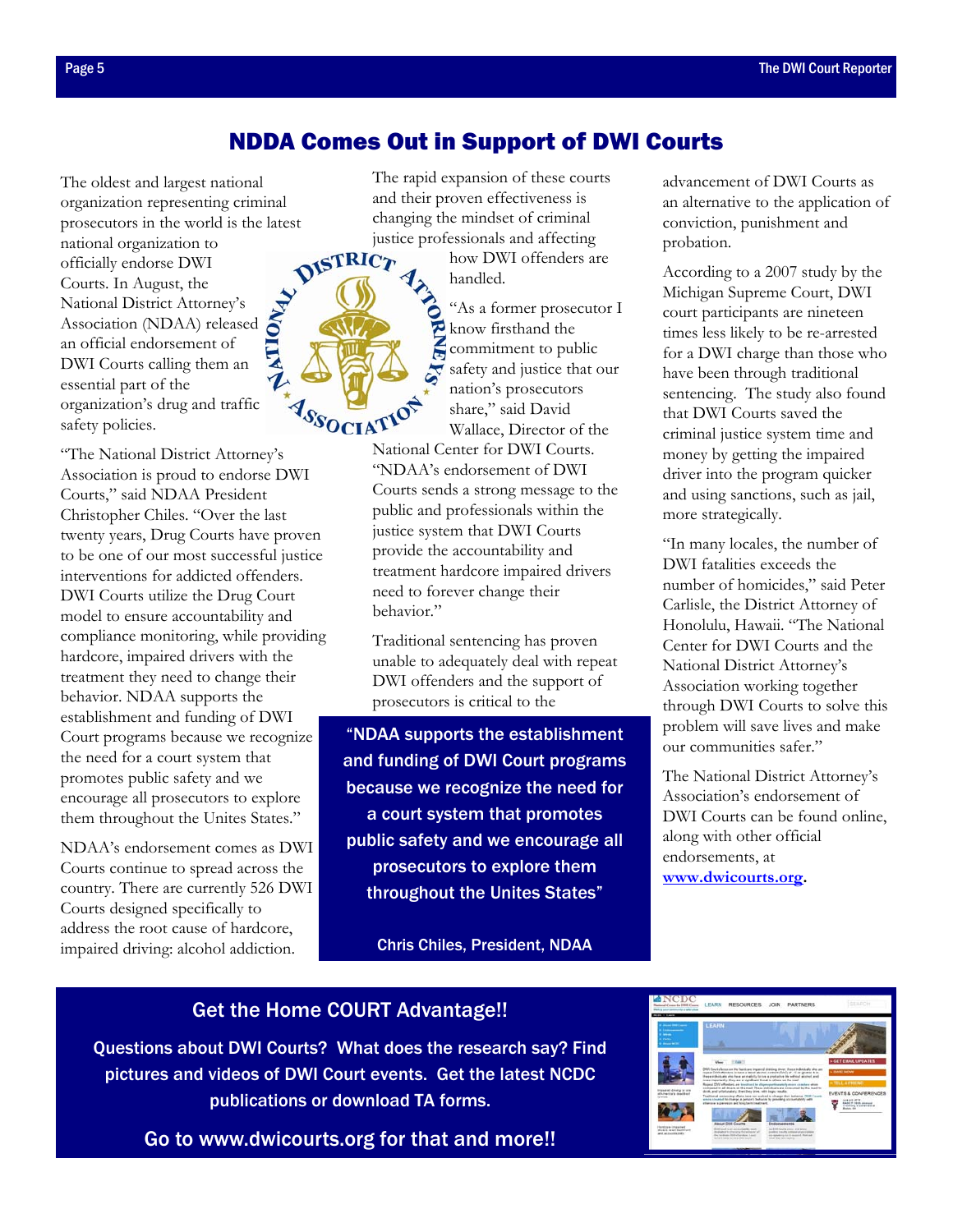## Technical Assistance (TA) — Soup Up Your Engine

<span id="page-5-0"></span>Most all of us drive a car or some other motor vehicle. And in today's economy there probably isn't a person

who hasn't wondered about getting better gas mileage. The car works, but can it do better? Is there a mechanic out there that can help get better gas mileage? If we put on better tires, will that help? What about how we start up, or run the engine? As we all now know, there are a number of things that help a car get better gas mileage.

It is no different with DWI Courts. DWI Courts start up, with a number of activities working together. But is it possible to get it running better? Is the court working at full capacity? Does the target population need to be

> adjusted? Are all the team members actively participating? Do they all know their roles? Is there a new team member participating? Have the sanctions and incentives been examined for their effectiveness? What is the case management and how is it working? These and other questions need to be asked on occasion. And

then, who is going to answer these questions? At times, it is useful to have someone from the outside examine the process.

The National Center for DWI Courts will do "technical assistance" for DWI Courts. With grant funding from NHTSA, the Center can bring in an expert in the DWI Court field to work with a team and ensure that all cylinders are running properly. If you would like to look into this further, have questions about the procedure, or you want the Technical Assistance Form to request a possible site visit, go to **www.dwicourts.org** and under *Resources* and *Technical Assistance* page.

For more information, contact Cliff Jacobs, the DWI Court Training Coordinator for the National Center for DWI Courts. He can be reached at (703) 575-9400 ext. 34, or **cjacobs@nadcp.org**.

# *By Hon. Peggy Fulton Hora Judge of the Superior Court (Ret.), Walnut Creek CA*

At the end of October, the U.S. Supreme Court denied *cert* (*Virginia v. Harris* 555 US \_\_\_ (2009)) in a Virginia Supreme Court case that decided 4:3 that police must have independent probable cause to stop a suspected DWI. Chief Justice Roberts, joined by Justice Scalia, vigorously dissented in the denial and pointed out that NTHSA and state programs such as the REDDI (Report Every Drunk Driver Immediately ) program and Drunkbusters Hotline operate in many states to encourage other drivers to report suspected DWI.

In the instant case, the anonymous tip described the defendant, his car, location and path of travel. The police, however, did not see any traffic violations before

## New Rules for DWI Stops?

making the stop. The dissenting justices saw this situation as more akin to *Michigan v. Sitz* 496 U.S. 444 (1990), the case that upheld checkpoints for DWI. The court majority, in denying *cert*, saw this case as more similar to *Florida v. J.L.* 529 US 266 (2000) which prohibited a search based solely on an

anonymous tip that a certain person wearing specific clothing and standing at bus stop and carrying a weapon.

The Chief Justice called DWI a "danger so great it would justify the stop"

and grave four criteria based on *J.L*. to consider in an anonymous tip regarding DWI:

- "(1) the especially grave and imminent dangers posed by drunk driving;
- (2) the enhanced reliability of tips

alleging illegal activity in public, to which the tipster was presumably an eyewitness;

- (3) the fact that traffic stops are typically less invasive than searches or seizures of individuals on foot; and
- (4) the diminished expectation of

**privacy** enjoyed by individuals driving their cars on public roads."

> For now, the position of the State of Virginia requiring independent probable cause to

justify a DWI traffic stop will remain the minority view but the denial of *cert* is a clear indication of the court's current thinking. Another case on a different day will give the definitive answer to the conflict that currently exists between jurisdictions.



are available.

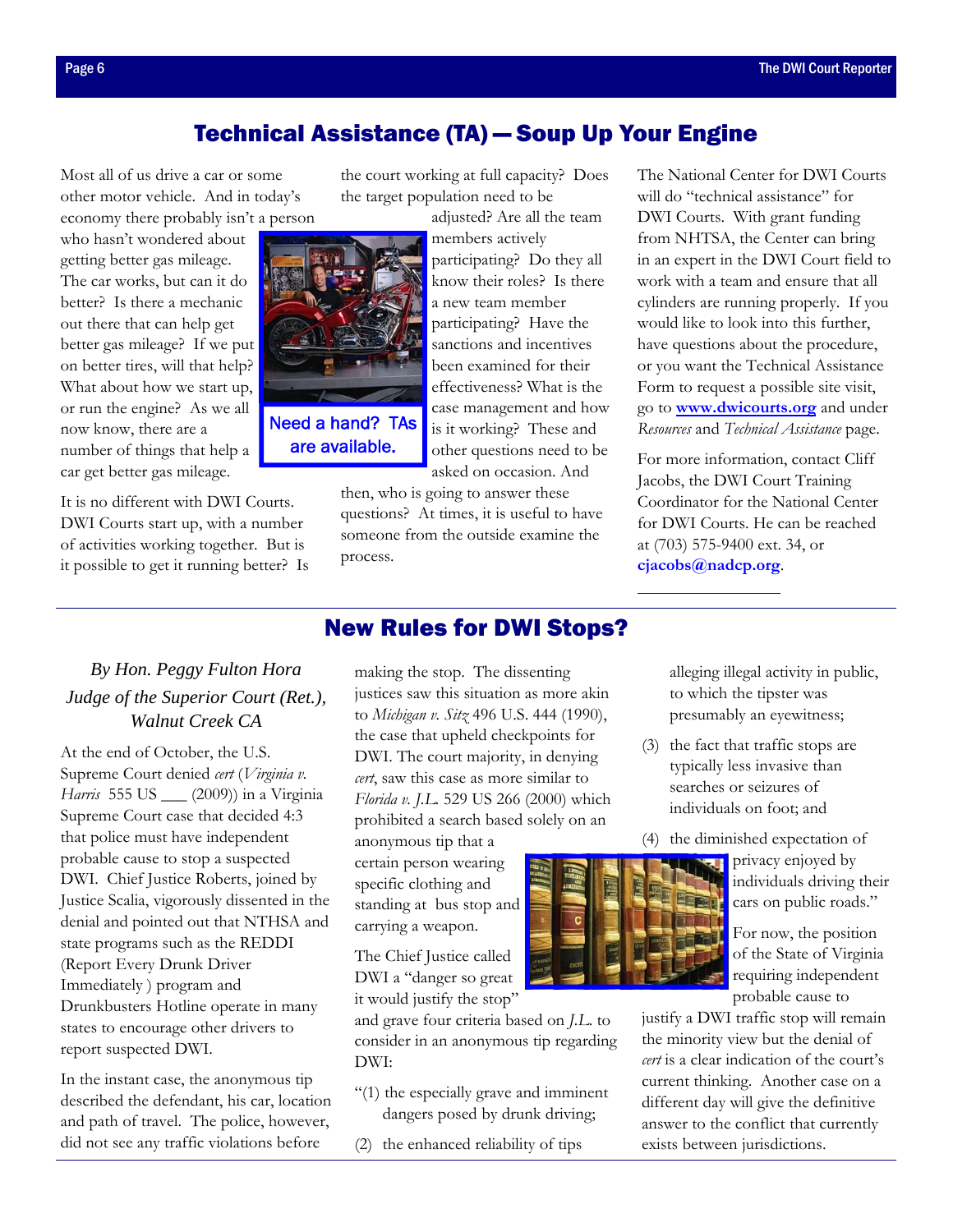## New Study—More Women Driving Under the Influence

<span id="page-6-0"></span>Transportation Secretary Ray LaHood released a new study by the National Highway Traffic Safety

Administration (NHTSA) that shows an increasing trend among women driving under the influence of alcohol. The new analysis is based on an

increase, in certain parts of the nation, in the number of alcohol-impaired female drivers involved in fatal crashes in 2008 compared to the 2007 statistics.

"Impaired driving is an issue that cuts across all segments of society and, sadly, the number of arrests of women driving under the influence is on the rise," said Transportation Secretary Ray LaHood. "This is clearly a very disturbing trend."

The Secretary pointed to statistics from the FBI showing that arrests for women driving under the influence increased by nearly 30 percent (28.8%) over the 10 year period from 1998 to 2007. Over that same decade, DUI arrests for men decreased by 7.5 percent, although the

> total number of men arrested during the period outstripped women by about four to one.

The NHTSA study confirmed the FBI statistics showing that impaired driving by women is becoming a

national safety issue. According to the NHTSA analysis, the number of impaired women drivers involved in fatal crashes increased in 10 states, and remained flat in five states - despite an overall decline of 9 percent in all drunk driver crashes in 2008 from 2007.

Overall, about 2,000 fatalities a year involve an impaired female driver.

The 10 states with increases in the number of drunk female drivers involved in fatal crashes are: Ohio, New Hampshire, Montana, Nevada, Wyoming, West Virginia, Indiana, Washington, Kansas, and Tennessee. The five states where the number of alcohol-impaired female drivers remained unchanged in 2008 were Iowa, Maine, Maryland, Oklahoma, and Utah.

*Editor's Note: Press release by NHTSA on August 19, 2009.* 

# New Roadside Survey Shows Decline in Alcohol Levels

said Secretary LaHood. "However, alcohol still kills 13,000 people a year on our roads and we must continue to be vigilant in our efforts to prevent drunk driving."

"This troubling data shows us, for the first time, the scope of drugged driving in America, and reinforces the need to reduce drug abuse," said Gil Kerlikowske, Director of the Office of National Drug Control Policy. "Drugged driving, like drunk driving, is a matter of public safety and health. It puts us all at risk and must be prevented."

NHTSA is conducting further research to assess how drug traces correspond to

*[\(Continued from page 2\)](#page-1-0)* driver impairment since some drugs can remain in the body for days or even weeks. Should further research indicate that drugs pose the same type of traffic safety risk as alcohol, NHTSA is committed to applying lessons learned in fighting the drunk driving problem.

> Among the findings of the latest roadside survey are these:

• The percentage of male drivers with illegal BAC levels was 42 percent higher than the percentage of alcoholimpaired female drivers.

• Drivers were more likely to be illegally drunk during late nighttime hours (1 a.m. to 3 a.m.) than during daytime or early evening hours.

• Motorcycle riders were more than



www.nhtsa.gov

twice as likely [as passenger vehicle](http://www.nhtsa.gov/)  drivers to be drunk (5.6 percent compared with 2.3 percent). Pickup truck drivers were the next most likely to have illegal BACs (3.3 percent).

The 2007 survey involved more than 300 roadside locations throughout the U.S.

*Editor's Note: Press release by NHTSA on July 13, 2009*